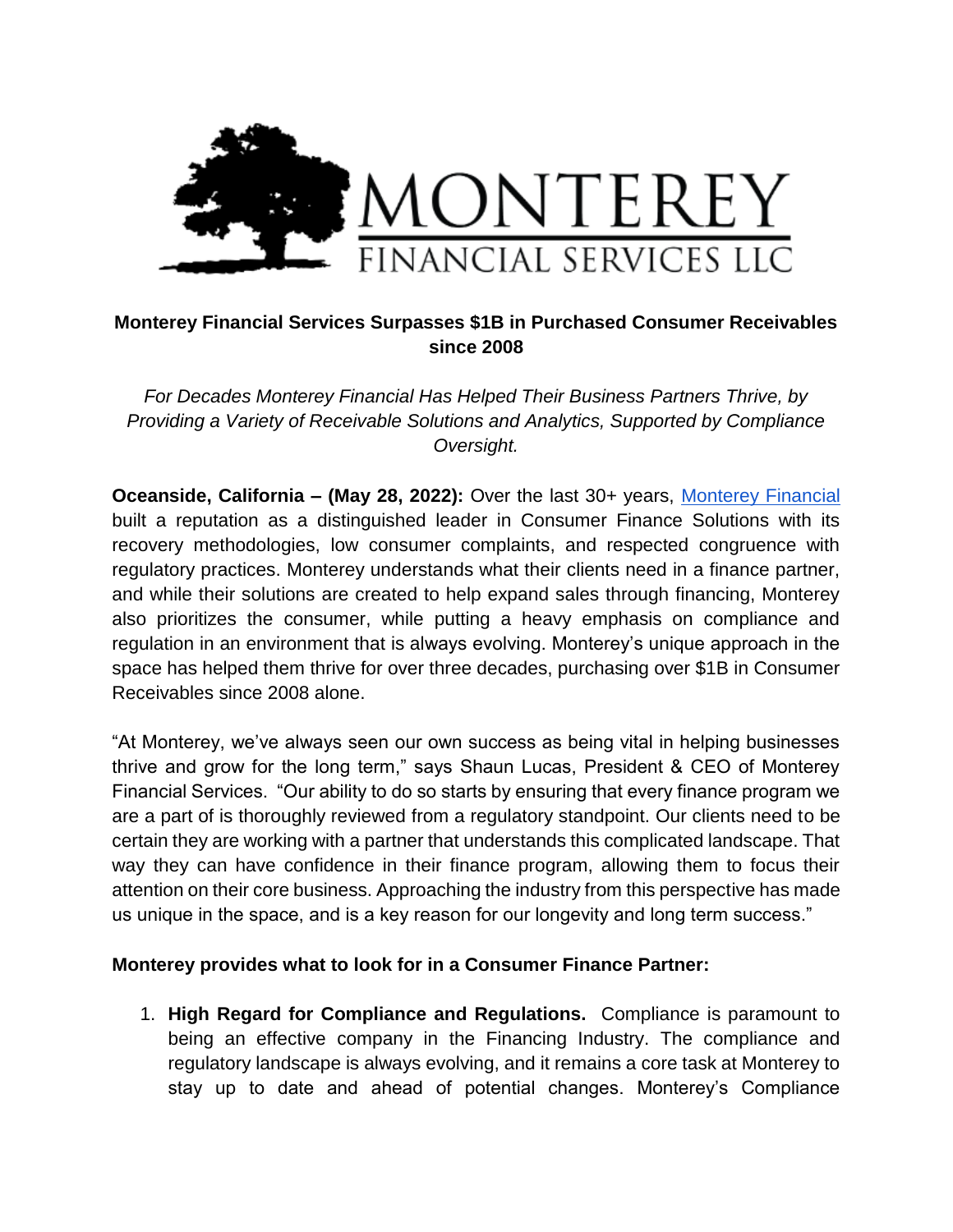Committee meets regularly to review State and Federal regulations, client point of sale process, upcoming changes, and trends, among other items, and utilize several outside sources and counsel to provide additional guidance on forthcoming regulatory changes. This means that companies that work with Monterey can be confident in Monterey's ability to maximize the performance of their finance program and mitigate any legal exposure or brand risk for them.

- 2. **Exemplary Customer Service.** Financing Companies must pay attention to recovery methodologies and respected congruence with regulatory practices and make sure the financing company treats consumers with dignity and respect. Monterey Financial has spent decades building a reputation as a distinguished leader through its recovery methodologies with low consumer complaints, which explains its ability to maintain an extremely low complaint rate. Employees at Monterey Financial take pride in working for a company with a long history of providing exemplary customer service.
- 3. **Creative Solutions.** Clients rely on financing companies to ensure they get the most out of their consumer finance programs. Having a partner that is proactive and thinks outside the box will help businesses' finance programs excel against competitors. For example, at the onset of the Covid-19 pandemic, Monterey initiated a variety of financial assistance programs, including deferring past due payments and temporarily reducing consumer contractual payments. Those consumers who took advantage of the assistance programs could maintain an upto-date status of their account, ensuring no negative credit impact due to unforeseen circumstances, while Monterey clients experienced maximum recovery and a minimized default rate during 2020.

Monterey Financial Services' core focus is on the recovery and performance of the receivables they manage. Yet, they pride themselves on being compassionate professionals who can understand firsthand the financial hardships that the businesses they support face, as do many consumers during this challenging economic time. Monterey is a trusted leader in loan servicing and delinquent debt recovery, financing, and more. Contact Monterey for inquiries or call 1-800-456-2225.

## **###**

## **About Monterey Financial Services**

**Monterey's mission statement: To empower every business with the ability to optimize their sales growth and cash recovery.** Monterey Financial Services has